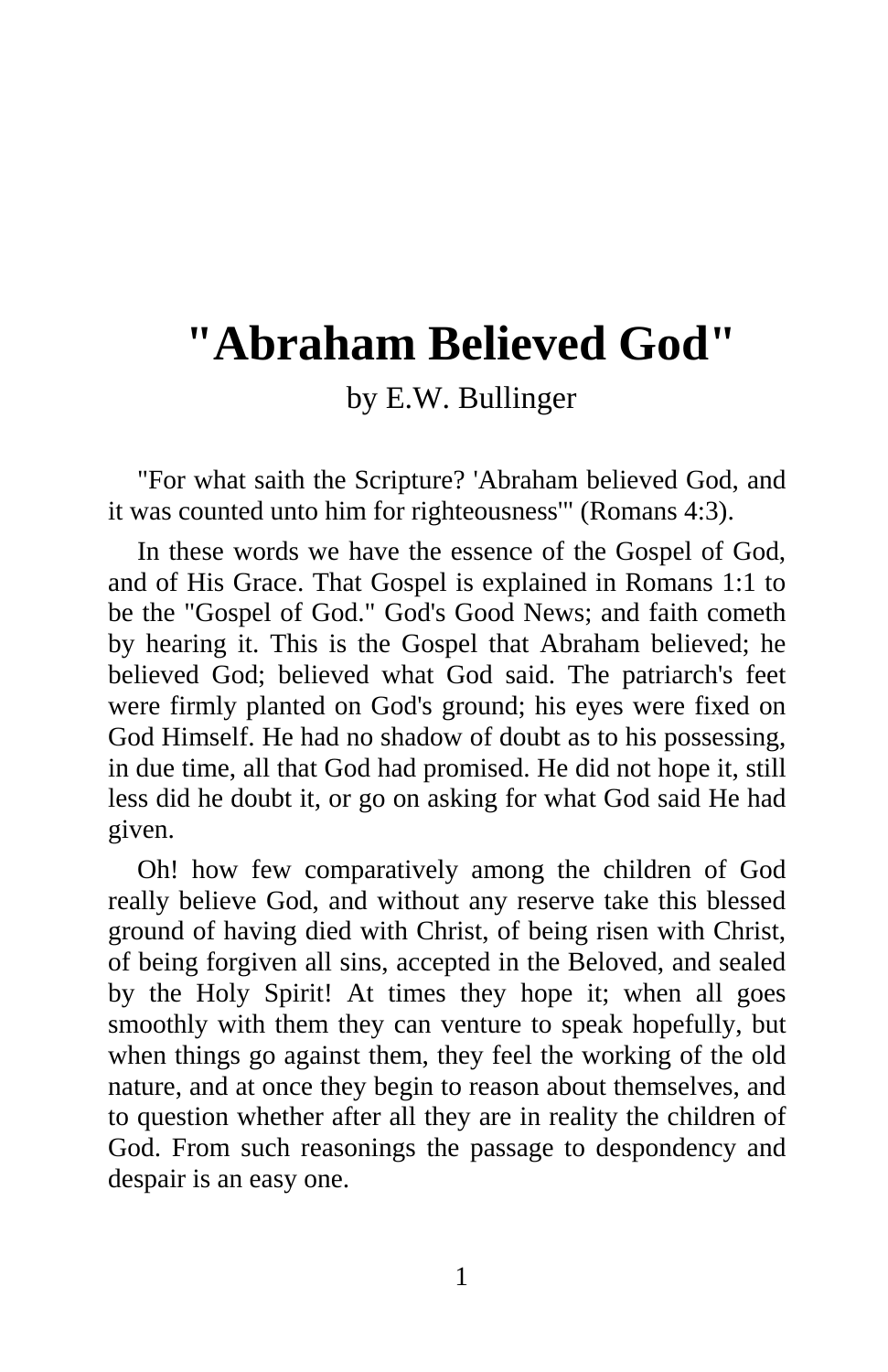All this is destructive to peace, because it is dishonouring to God. It is impossible to make progress in this condition. How can one run a race if he is not sure whether he has started? How can one erect a building if he has not laid the foundation? How can any one grow in grace if he is in doubt whether he has life, or has been "planted"? But some may ask, "How can I be sure about this? How may I know that I am saved?" The answer is, How do you know that you are a sinner and need saving? Is it because you feel you are one ? Possibly so, but feeling is not a ground of faith; faith that is based on feeling is not a Divine faith at all. "Faith cometh by hearing." Faith must have respect to a promise not to a feeling. True faith rests on the testimony of God's Word. No doubt it is by the gracious energy of the Holy Spirit that any one can exercise this living faith, but we are speaking now of the true ground of faith, the authority for faith, the basis on which alone it can rest, and that surely is the Word of God, which is able to make wise unto salvation without any human intervention whatsoever.

There is scarcely a point on which Religion is more opposed to Christianity. Religion makes the word of God of none effect by its tradition and its superstition, and is thus in direct hostility to the truth of God. Religion has to do with the flesh; it admits that there is a Divine revelation; but it denies that anyone can understand it save by the interpretation of man; or, in other words, the Word of God is not sufficient without man's authority. God has spoken, but I am told I cannot hear His voice or understand His Word without; human intervention. This is Religion!

Infidelity, on the other hand, boldly denies a Revelation; it does not believe in such a thing. Infidels can write books, they can tell us their mind, but (so they say) God cannot! But where is the difference between denying that God has spoken, and maintaining that He cannot make us understand what He says? Both are alike dishonouring to God. Both deprive man of the priceless treasure of His Word. Both exalt the creature and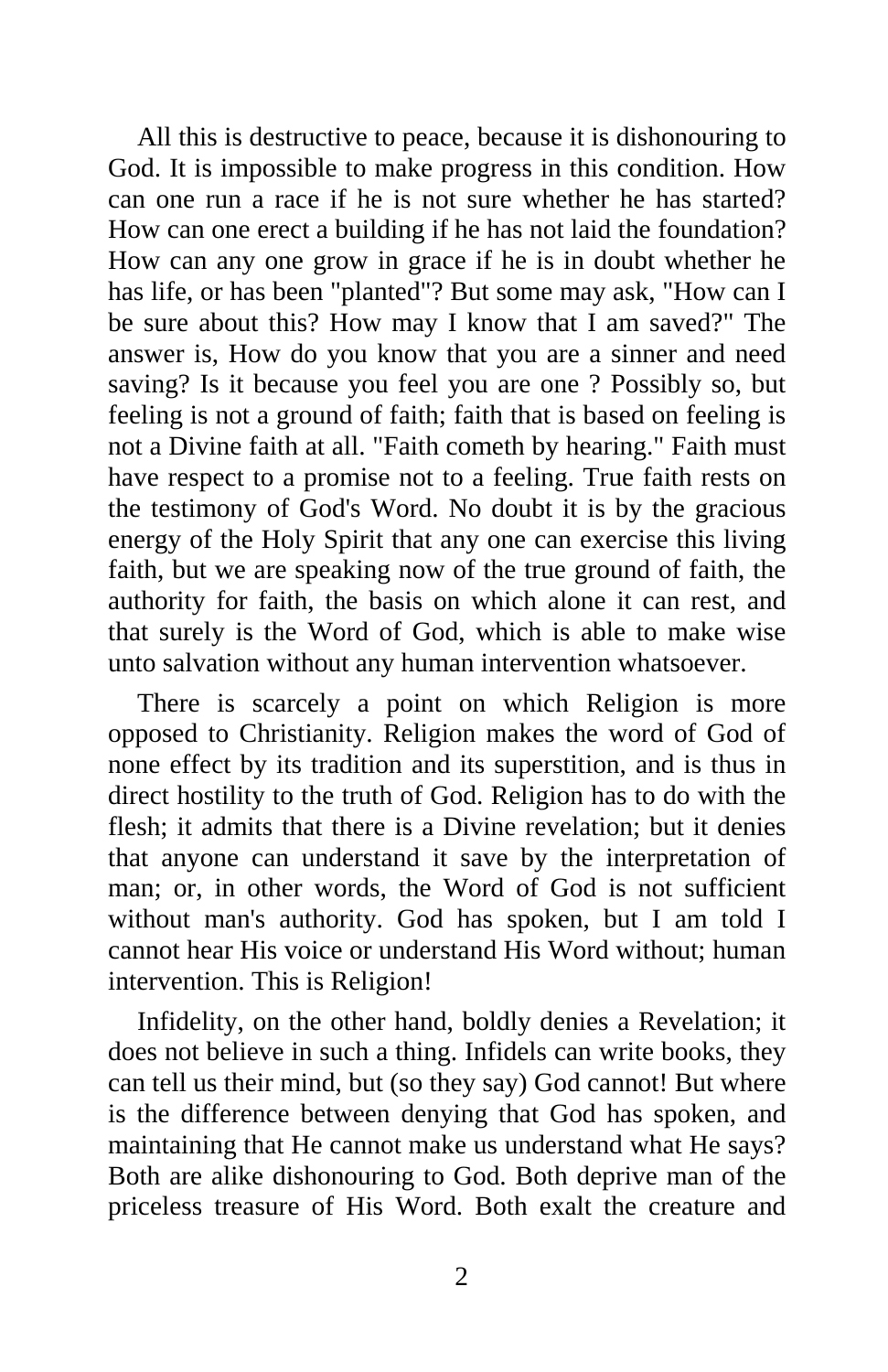blaspheme the Creator. Both alike shut out God, and rob the soul of the foundation of its faith.

This has ever been the device of the enemy, to quench the light of inspiration, to plunge the soul into the darkness of infidelity and superstition, to set aside the authority of the Word of God by any means in his power. He cares not by what agency he gains this end. Witness how he brought about the Fall by casting doubt on the Word of God. "Yea, hath God said?" It is therefore very important for us to seize this great fact which is brought out in our text, "Abraham believed God." Here was Divine faith. It was not a question of feeling or Religion. Indeed, if Abraham had been influenced by his feelings he would have been a doubter instead of a believer. For what had he in himself to build his faith on? "His own body now dead" (verse 19)? A poor ground surely on which to base a faith in the promise of an innumerable posterity. But we are told that "he considered not his own body now dead." What then did he consider? The Word of the living God, and on that he rested. This is faith.

## Written for our sake

Mark what the Holy Spirit says of him. "He staggered not at the promise of God through unbelief... therefore it was imputed unto him for righteousness" (verses 20-22). Ah, but the anxious one may say, "What has all this to do with my case? I am not Abraham! I cannot expect a special revelation from God. How am I to know that God has spoken to me? How can I possess this precious faith?" Mark the answer to these questions in the Spirit's further words in verse 23. "Now it was not written for his sake alone that it was imputed to him, but for us also, if..." If what? If we feel it? If we realise it? If we experience anything in ourselves? Nay! But "if we believe on Him that raised up Jesus our Lord from the dead."

Oh! what solid comfort is here, what rich consolation! It assures the anxious one that he has the self-same ground and authority to rest upon that Abraham had, with much more light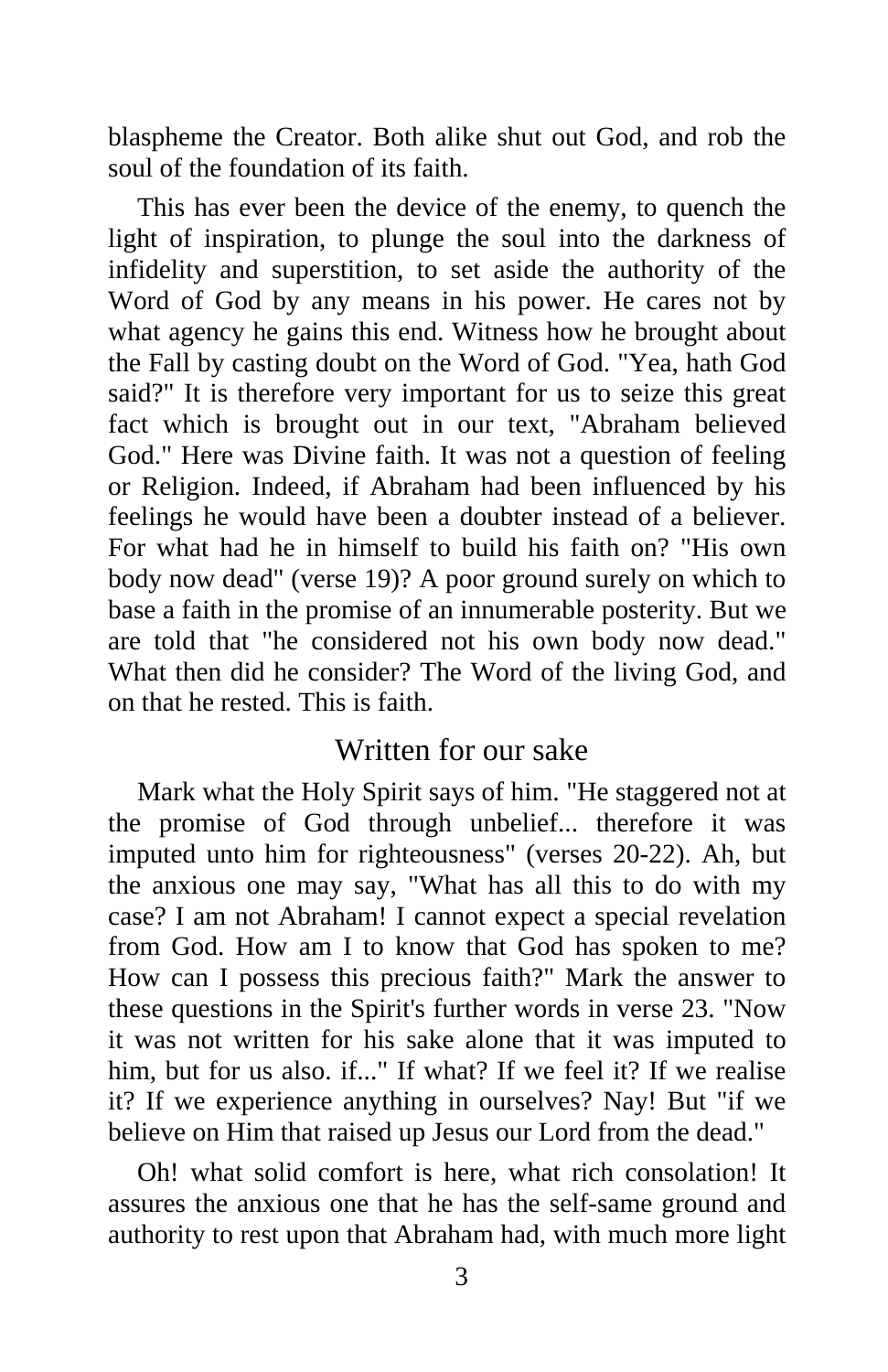than Abraham had. For Abraham was called to believe God's Word as to what He promised, whereas we are privileged to believe in a fact which God has accomplished. He was called to look forward to something yet to be done; we look back at something that has been done, even an accomplished redemption attested by the fact of a risen and glorified Saviour, seated at the right hand of the Majesty on high.

But as to the ground or authority on which this faith is to be based, it is the same in our case as in that of Abraham -- the Word of God. So it is written, "faith cometh by hearing, and hearing by the Word of God." There is no other foundation for faith but this; and the faith that rests on any other foundation is not true faith at all. A faith resting on human tradition, or on the authority of a Church, is not Divine faith; it is a mere superstition, it is a faith which stands in the wisdom of men, and not in the power of God (I Corinthians 2:5). It is impossible for us to overstate the value and the importance of this grand principle, the ground of a living faith. This is the Divine antidote to all the errors, evils, and hostile influences of the present day. There is a tremendous shaking going on around us, and it will grow worse. Minds are agitated; disturbing forces are abroad; foundations are being loosened; institutions are tottering; souls which found shelter in them are being dislodged and know not whither to turn. Confusion and judgment is written on all things ecclesiastical and political.

## **What do we need?**

What is the one thing that we need? Simply this. A living faith in the living God! This is what is needed for all who are disturbed by what they see without, or feel within. Our unfailing resource is this, trust in a living God, and in His Son Jesus Christ, revealed by the Eternal Spirit in the Scriptures of Truth .

Here is the resting-place for faith. Here we solemnly exhort you to stay your whole souls. Here we have authority for all that we need to know, to believe, and to do. Is it a question of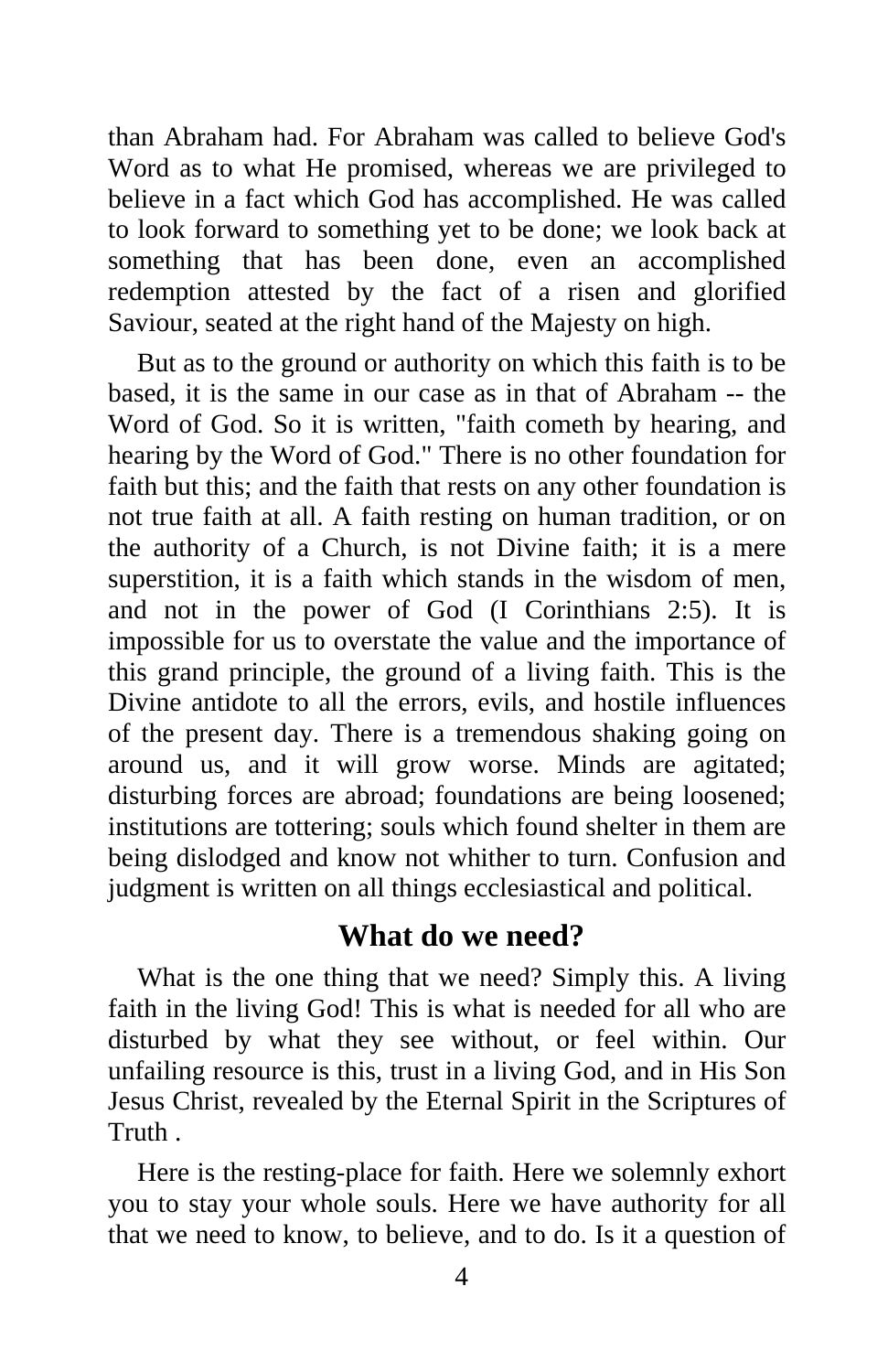anxiety about your safety? Hear the Divine words, "Wherefore also it is contained in the Scriptures: Behold I lay in Zion a Chief Corner Stone, elect, precious, and he that believeth on Him shall not be confounded" (I Peter 2:6). What solid comfort is here, what deep, settled repose! God has laid the foundation, and that foundation is nothing less than His own Eternal, co-equal Son. This foundation is sufficient to sustain all the counsels of God, to meet all the needs of the soul. Christ is God's own precious, tried, Chief Corner Stone. That blessed One who went down into death's dark waters; bore the heavy judgment and wrath of God against sin, and robbed death of its sting, and, having done this, was raised from the dead, was received up into Glory, and is now seated at the right hand of the Majesty in the Heavens. Such is God's foundation to which He graciously calls the attention of every one who really feels the need of something divinely solid on which to build, in view of the hollow and shadowy scenes of the world, and in prospect of the stern realities of the future.

## God has spoken!

Dear reader, if this is your position, if you have come to this point, be assured that it is for you as positively and as distinctively as though you heard a voice from Heaven speaking to your own very self. In spite of sin in all its forms, and in all its consequences, in spite of Satan's power and Satan's malice, God has spoken! He has caused His voice to be heard in this dark and sinful world, and what has He said? "Behold, I lay in Zion... a foundation!" This is something entirely new! It is as though our blessed, loving and evergracious God had said to us, "Here I have begun anew, I have laid a foundation, and I pledge My word that whosoever commits himself to My foundation, whosoever rests in Mine Anointed, i.e., in My Christ, whosoever is satisfied with My precious, tried, Chief Corner Stone, shall never, no never, no never, be confounded, never be put to shame, never be disappointed, never perish, world without end!" Oh, how